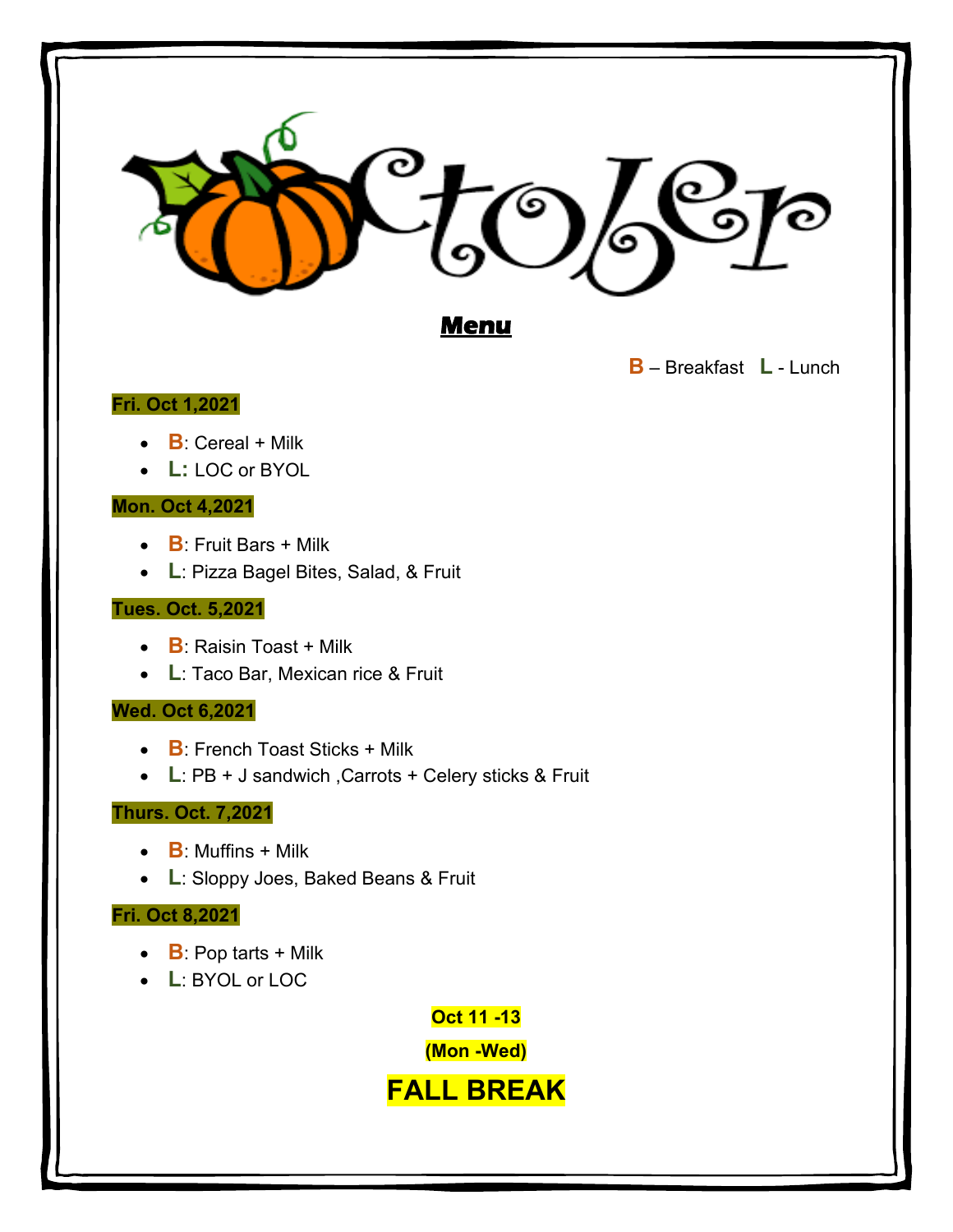#### **Thurs. Oct 14,2021**

- **B**: Pancake-on-a-stick
- **L**: Corndogs, Chips & Fruit

## **Fri. Oct 15,2021**

- $\bullet$  **B**: Cereal + Milk
- **L**: BYOL or LOC

#### **Mon. Oct 18,2021**

- **B**: Pop tarts + Milk
- **L**: Garlic Chicken w/ Veggies, Rolls & Fruit

#### **Tues. Oct 19,2021**

- **B**: Scrambled eggs, Toast & OJ
- **L**: Hamburger, Salad & Fruit

#### **Wed. Oct 20,2021**

- **B**: Fruit bars +Milk
- **L**: Sandwich bar, Chips + Fruit

#### **Thurs. Oct. 21,2021**

- **B**: Oatmeal Bars + Milk
- **L**: Chicken & Rice, Green Beans & Fruit

#### **Fri. Oct 22,2021**

- **B**: Cereal + Milk
- **L**: BYOL or LOC

#### **Mon. Oct 25,2021**

- **B**: Sausage Biscuit & OJ
- **L**: Chicken fried rice, Broccoli & Fruit

#### **Tues. Oct26,2021**

- **B**: Cheese Grits + Milk
- **L**: Taco Bar, Salad & Fruit